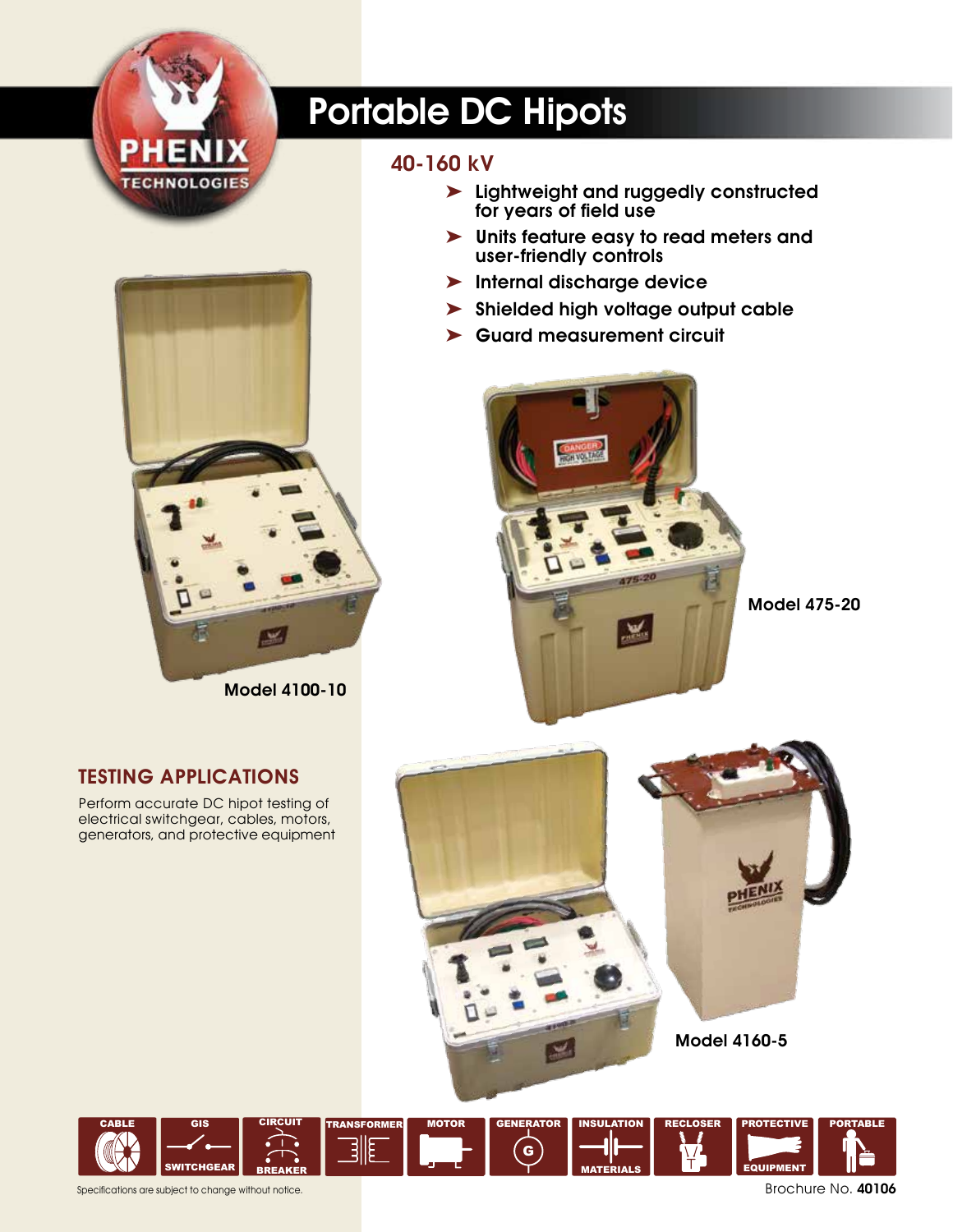#### Portable DC Hipots 40-160 kV

Phenix Technologies offers a line of portable 40-160 kV DC Hipots with many advanced features including high accuracy, digital meters, analog charging currentmeter, adjustable overcurrent, and high output current ratings.

The high voltage is generated by a filtered high voltage doubler circuit, that is built by Phenix for this application.

A solenoid operated discharge switch quickly discharges the load after testing. All high voltage components are housed in an oil filled aluminum sealed grounded dead tank. A shielded high voltage lead allows the operator to safely connect the high voltage output to the test object. The high mA charging current, which is standard with all Phenix DC Hipots allows the operator to quickly and efficiently charge large capacitive loads.

The precision metering measured off the high voltage output indicates the output voltage and leakage current on large easy to read digital meters. An analog meter is provided for reading leakage current.

Additional safety features include an instantaneous and thermal overload protection for the operator and the test object.

The proven and rugged design coupled with precision metering and ease of use have made DC hipots the optimal choice for high voltage DC testing.



#### SAFETY and DESIGN FEATURES

- Circuit breaker protection
- External interlock provision
- High voltage On/Off pushbuttons with indicators
- Zero Start interlock
- Manual control of output voltage
- Adjustable overload circuit with indicator and reset switch
- Slow and fast-acting transient protection on all meters and relays
- Built-in discharge circuit
- Digital multi-range metering
- Meters calibrated with standards certified by NIST. A traceable sticker is affixed to the faceplate.
- Thermal resettable overload protecting high voltage transformer primary circuits.
- Guard mode for accurate current measurements
- Very low ripple, <2% RMS at full output
- Filtered voltage doubler circuit, equivalent to full wave rectification
- All control and power cables are included
- Cable storage provision
- Calibration certificate
- Two copies of operation/maintenance manual

### ENVIRONMENTAL CONDITIONS

- 10-40°C, indoor/outdoor in fair weather
- Humidity <95% non-condensing
- Altitude <3000 ft (1000 meters)

#### **OPTIONS**

- Model GS100-2 (100 kV) or GS160-2 (160 kV) Ground Stick, 2-piece design, with a 25' (8 m) ground lead
- Model DS100-2 Discharge Stick (100 kV, 100 kΩ, 50 kJ), 2-piece design with a 25' (8m) ground lead
- Safety Foot Switch with 20' (6 m) lead
- Positive polarity output
- Custom cable lengths
- Hand cart (option for models 4120-10 and 4160-5)
- Calibration Certificate with data

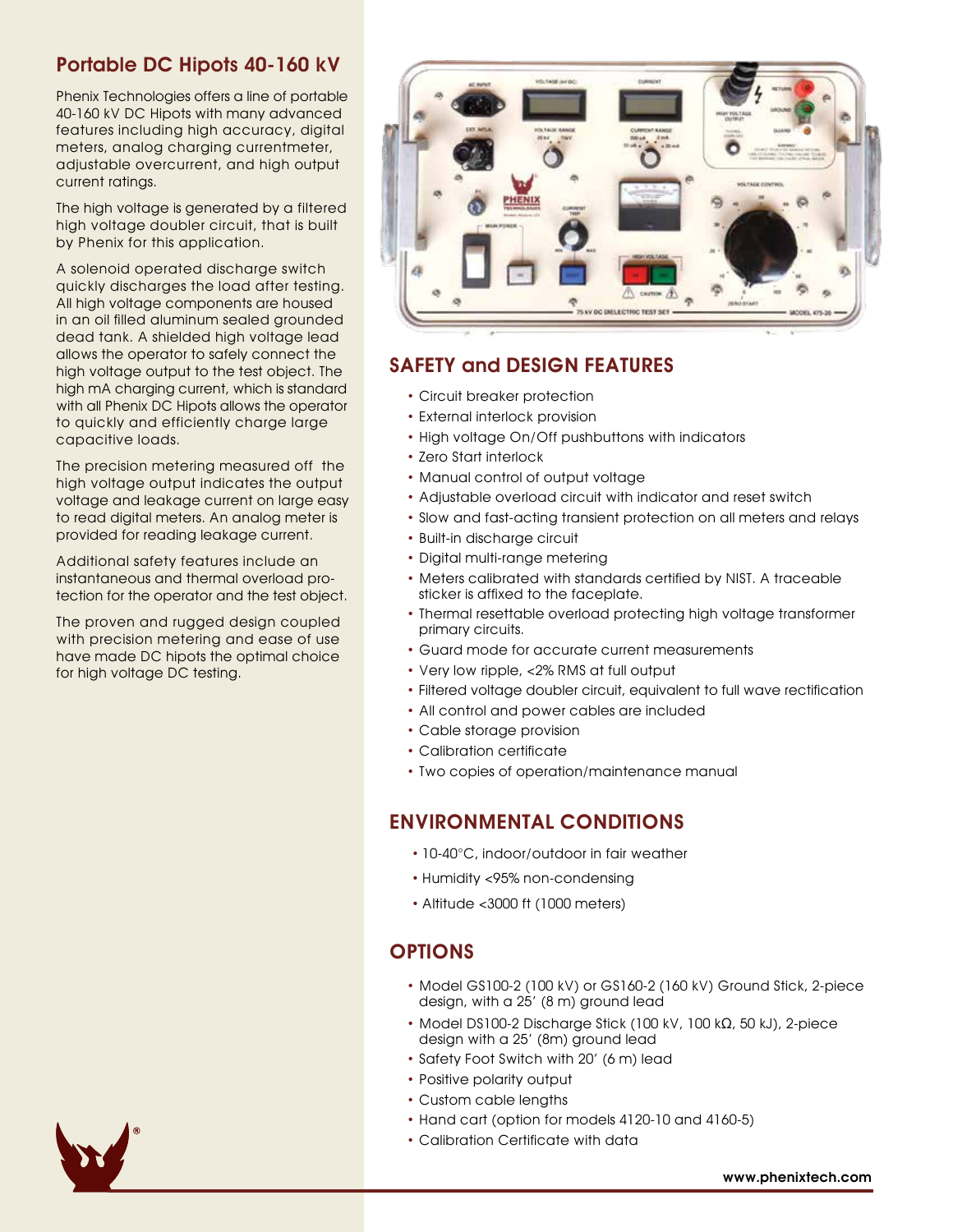|                                                | <b>MODEL</b>                                                                        | 440-20                                                          | 475-20                                                          | 4100-10                                                             | 4120-10                                                               | 4160-5                                                               |
|------------------------------------------------|-------------------------------------------------------------------------------------|-----------------------------------------------------------------|-----------------------------------------------------------------|---------------------------------------------------------------------|-----------------------------------------------------------------------|----------------------------------------------------------------------|
| <b>INPUT</b>                                   | Voltage / Current                                                                   | 110-120 V, 5 A<br>220-240 V, 3A                                 | 110-120 V, 10 A<br>220-240 V, 5 A                               | 110-120 V, 10 A<br>220-240 V, 5 A                                   | 110-120 V, 10 A<br>220-240 V, 5 A                                     | 110-120 V, 10 A<br>220-240 V, 5 A                                    |
|                                                | Frequency                                                                           | 50/60 Hz                                                        | 50/60 Hz                                                        | 50/60 Hz                                                            | 50/60 Hz                                                              | 50/60 Hz                                                             |
| <b>OUTPUT</b>                                  | Voltage / Current                                                                   | 0-40 kV, 20 mA                                                  | 0-75 kV, 20 mA                                                  | 0-100 kV, 10 mA                                                     | 0-120 kV, 10 mA                                                       | 0-160 kV, 5 mA                                                       |
|                                                | Ripple                                                                              | $<2\%$                                                          | $&2\%$                                                          | $&2\%$                                                              | $<2\%$                                                                | $<2\%$                                                               |
| ပ္မွ                                           | Polarity                                                                            | negative output, positive ground                                |                                                                 |                                                                     |                                                                       |                                                                      |
| CYCLE<br><b>DUTY</b>                           | Continuous<br>Capacitive<br>Charging                                                | $20 \text{ mA}$                                                 | $20 \text{ mA}$                                                 | 10 <sub>m</sub> A                                                   | 10 mA                                                                 | 5 <sub>mA</sub>                                                      |
| DISCHARGE<br>DEVICE<br><b>INTERNAL</b>         | Internal<br>Discharge<br>Device                                                     | 3 kJ                                                            | 6 kJ                                                            | 6 kJ                                                                | 12 kJ                                                                 | 12 kJ                                                                |
| METERING<br><b>DIGITAL</b>                     | Type / Accuracy                                                                     |                                                                 |                                                                 | 3 1/2 digit, 0.5% of Full Scale                                     |                                                                       |                                                                      |
|                                                | Voltmeter Range(s)                                                                  | 0-19.99/40 kV                                                   | 0-19.99/75 kV                                                   | 0-19.99/100 kV                                                      | 0-19.99/120 kV                                                        | 0-19.99/160 kV                                                       |
|                                                | Currentmeter<br>Range(s)                                                            | 0-19.99 μA/ 199.9 μA/ 1.999 mA/ 19.99 mA                        |                                                                 |                                                                     |                                                                       |                                                                      |
|                                                | <b>Output Charging</b><br>Indicator                                                 | 1.5" Analog 0-100% of selected range indication                 |                                                                 |                                                                     |                                                                       |                                                                      |
|                                                | L                                                                                   | 18.5" (470 mm)                                                  | 18.5" (470 mm)                                                  | 22.5" (572 mm)                                                      | 21" (533 mm)                                                          | 21" (533 mm)                                                         |
| DIMENSIONS & WEIGHTS                           | W<br>Controls<br>H<br>Wt                                                            | 10.5" (267 mm)<br>21.5" (546 mm)<br>50 lbs (23 kgs)             | 10.5" (267 mm)<br>21.5" (546 mm)<br>59 lbs (27 kgs)             | $21''$ (533 mm)<br>16.5" (420 mm)<br>98 lbs (44 kgs)                | 17" (432 mm)<br>14" (355 mm)<br>33 lbs (15 kgs)                       | 17" (432 mm)<br>14" (355 mm)<br>33 lbs (15 kgs)                      |
|                                                | W<br><b>HV Tank</b><br>Н<br>W <sub>t</sub>                                          | one-piece design                                                | one-piece design                                                | one-piece design                                                    | 17.5" (440 mm)<br>$12''$ (305 mm)<br>22" (560 mm)<br>111 lbs (50 kgs) | 18" (460 mm)<br>12.75" (325 mm)<br>28" (710 mm)<br>150 lbs (68 kgs)  |
|                                                | L<br>W<br>Shipping Size<br>Н<br>Wt                                                  | 22" (558 mm)<br>14" (356 mm)<br>24" (610 mm)<br>56 lbs (25 kgs) | 22" (558 mm)<br>14" (356 mm)<br>24" (610 mm)<br>69 lbs (31 kgs) | 27" (686 mm)<br>26" (660 mm)<br>$21''$ (533 mm)<br>115 lbs (52 kgs) | 48" (1219 mm)<br>30" (762 mm)<br>31" (787 mm)<br>195 lbs (88 kgs)     | 42" (1067 mm)<br>27" (686 mm)<br>37" (940 mm)<br>285 lbs (129 kgs)   |
| $\mathbf{\Omega}$<br><b>CABLES</b><br>INCLUDEI | <b>Input Power</b><br><b>High Voltage</b><br>Ground<br>Return<br>Power Interconnect | $7'$ (2 m)<br>$20'$ (6 m)<br>$20'$ (6 m)<br>$20'$ (6 m)<br>n/a  | $7'$ (2 m)<br>$20'$ (6 m)<br>$20'$ (6 m)<br>$20'$ (6 m)<br>n/a  | $7'$ (2 m)<br>20' (6 m)<br>$20'$ (6 m)<br>$20'$ (6 m)<br>n/a        | $7'$ (2 m)<br>20' (6 m)<br>$20'$ (6 m)<br>$20'$ (6 m)<br>$25'$ (8 m)  | $7'$ (2 m)<br>20' (6 m)<br>$20'$ (6 m)<br>$20'$ (6 m)<br>$25'$ (8 m) |
| GS100-2 Ground Stick                           |                                                                                     |                                                                 |                                                                 |                                                                     |                                                                       |                                                                      |
| <b>DS100-2 Discharge Stick</b>                 |                                                                                     |                                                                 |                                                                 |                                                                     |                                                                       |                                                                      |